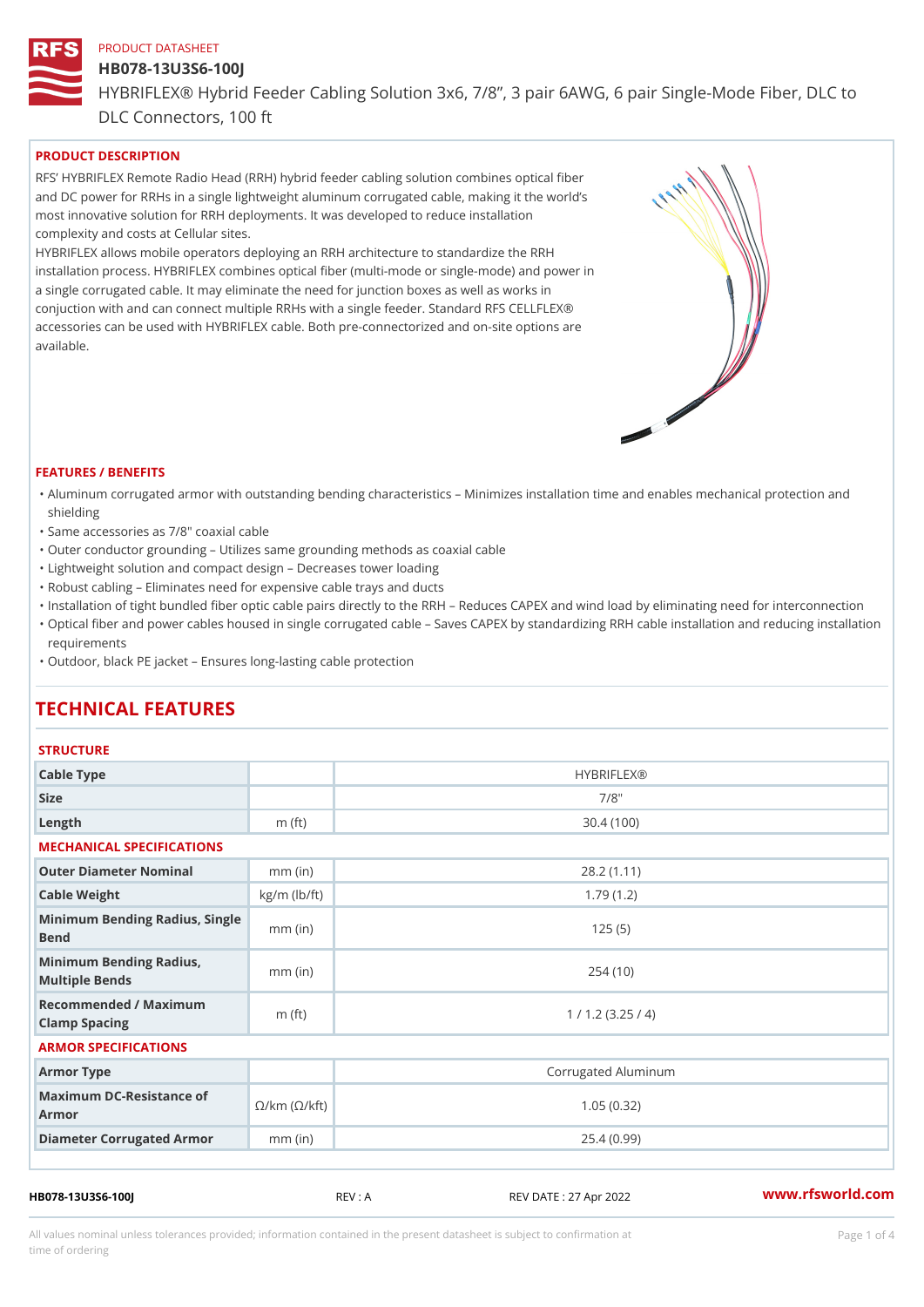# HB078-13U3S6-100J

HYBRIFLEX® Hybrid Feeder Cabling Solution 3x6, 7/8, 3 pair 6AWG, 6 DLC Connectors, 100 ft

| CABLE JACKET                                    |                             |                                                      |
|-------------------------------------------------|-----------------------------|------------------------------------------------------|
| UV-Protection Individual and<br>External Jacket |                             | Yes                                                  |
| Jacket Material                                 |                             | Outdoor, Polyethylene, Black                         |
| DC POWER CABLE SPECIFICATIONS                   |                             |                                                      |
| Number of DC Pairs                              |                             | 3                                                    |
| Maximum DC-Resistance Power (©/kft)<br>$C$ able |                             | 1.4(0.42)                                            |
| Cross Section of Power Chambre (AWG)            |                             | 13.3(6)                                              |
| DC Wire Jacket Material                         |                             | PVC/Nylon                                            |
| DC Cable Single Bending Rhandi(uish)            |                             | 83 (3.3)                                             |
| DC Cable Diameter                               | $mm$ (in)                   | 6.45(0.25)                                           |
| DC Standards (Meets or Exceeds)                 |                             | For use in Type MC per UL 1569, PVC Nylon, RoHS/REAC |
| Break-out Length (Top)                          | $mm$ (in)                   | 609 (24)                                             |
| Break-out Length (Bottcm)mm (in)                |                             | 1016(40)                                             |
| <b>F/O CABLE SPECIFICATIONS</b>                 |                             |                                                      |
| F/O Cable Type                                  |                             | G657-A1 Single Mode, Bend Tolerant                   |
| Number of F/O Pairs                             |                             | 6                                                    |
| Core/Clad                                       | $\mu$ m                     | 9/125                                                |
| Secondary Protection Nomimal(in)                |                             | 900(0.035)                                           |
| Single Bending Radius                           | $mm$ (in)                   | 83 (3.3)                                             |
| F/O Standards (Meets or<br>Exceeds)             |                             | UL Listed Type OFNR (UL1666), RoHS Compliant         |
| Optical Loss                                    | dB/Km                       | $0.5 \ @ \ 1310 \ nm$<br>$0.5 \ @ \ 1550 \ nm$       |
| Fiber Termination End                           |                             | DLC connector                                        |
| Fiber Termination End 2                         |                             | DLC connector                                        |
| FO Break-out Length (Top)mm (in)                |                             | 889 (35)                                             |
| FO Break-out Length (Bottomm) (in)              |                             | 1016(40)                                             |
| TESTING AND ENVIRONMENTAL                       |                             |                                                      |
| Storage Temperature                             | $^{\circ}$ C ( $^{\circ}$ F | $-40$ to $70$ ( $-40$ to $158$ )                     |
| Operation Temperature                           | $^{\circ}$ C ( $^{\circ}$ F | $-40$ to 65 ( $-40$ to 149)                          |
| Installation Temperature                        | $^{\circ}$ C ( $^{\circ}$ F | $-20$ to 65 ( $-4$ to 149)                           |
|                                                 |                             |                                                      |

HB078-13U3S6-100J REV : A REV DATE : 27 Apr 2022 [www.](https://www.rfsworld.com)rfsworld.com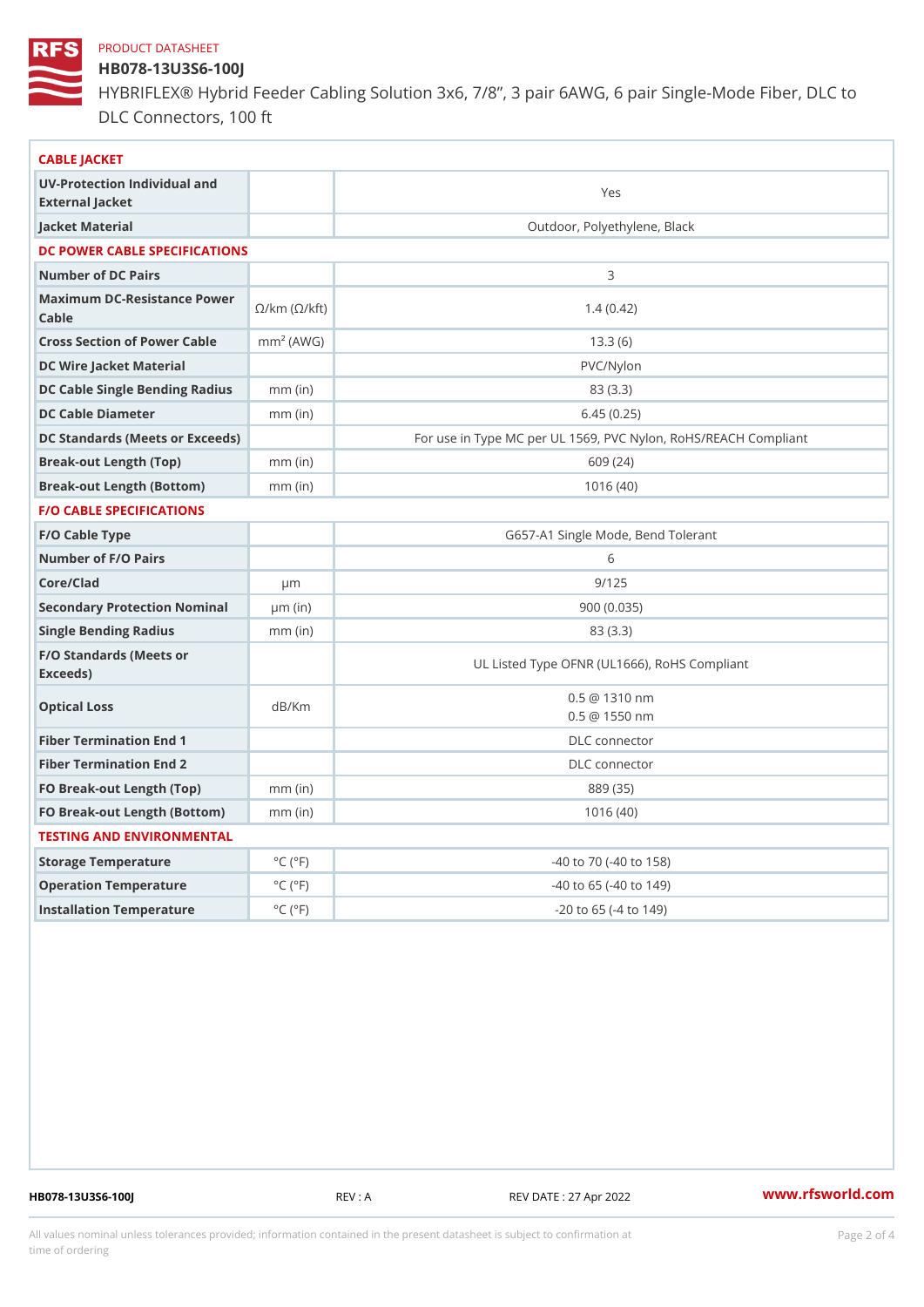# HB078-13U3S6-100J

HYBRIFLEX® Hybrid Feeder Cabling Solution 3x6, 7/8, 3 pair 6AWG, 6 DLC Connectors, 100 ft

# EXTERNAL DOCUMENT LINKS

Installation Guidelwinessad On-line Factory Te[s](https://www.rfsworld.com/pictures/userfiles/programs/AAST Latest Version.zip)/teRvesults:

# NOTES

Nominal length equals length of trunk not including t breakouts; breakout lengths add additionally to the t length tip to tip.

HB078-13U3S6-100J REV : A REV DATE : 27 Apr 2022 [www.](https://www.rfsworld.com)rfsworld.com

All values nominal unless tolerances provided; information contained in the present datasheet is subject to Pcapgeling that i time of ordering